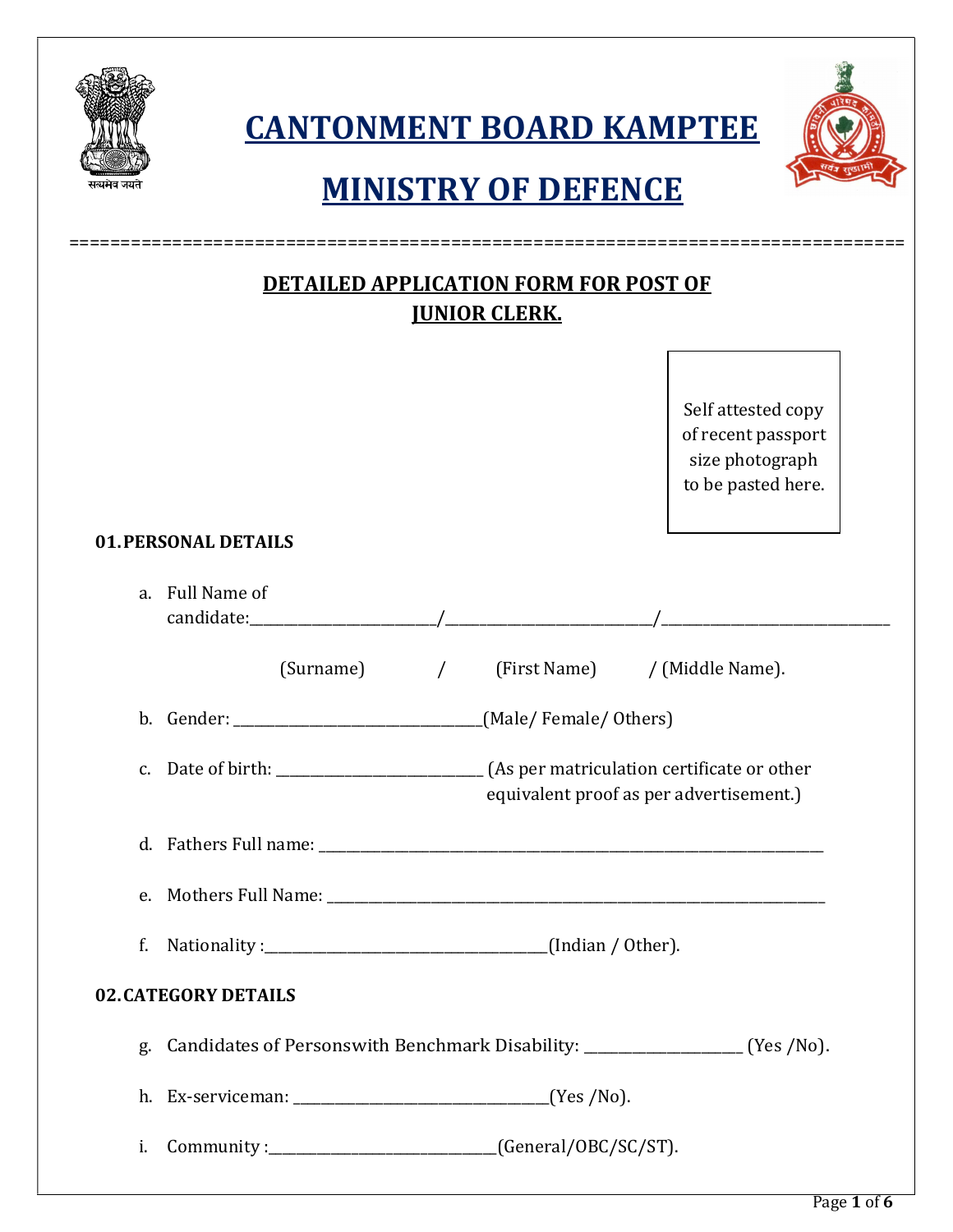| j.             |            |                                                                           |  |                                                                                       |
|----------------|------------|---------------------------------------------------------------------------|--|---------------------------------------------------------------------------------------|
|                | k. If yes, | I. Income and Asset Certificate/EWS certificate Number                    |  |                                                                                       |
|                |            | II. Income and Asset Certificate/EWS certificate Issuing Authority name:- |  |                                                                                       |
|                |            | III. Income and Asset Certificate/EWS certificate date                    |  |                                                                                       |
| l.             |            |                                                                           |  |                                                                                       |
|                |            |                                                                           |  | m. Age Relaxation Category:____________________________(OBC/SC/ST/PwBD/Ex-serviceman) |
|                |            | 03. CORRESPONDENCE DETAILS.                                               |  |                                                                                       |
|                |            | a. Present Address for communication:                                     |  |                                                                                       |
|                |            |                                                                           |  |                                                                                       |
|                |            |                                                                           |  |                                                                                       |
|                |            |                                                                           |  |                                                                                       |
|                |            |                                                                           |  |                                                                                       |
|                |            |                                                                           |  |                                                                                       |
|                |            |                                                                           |  |                                                                                       |
|                | PINCODE:   |                                                                           |  |                                                                                       |
|                |            |                                                                           |  |                                                                                       |
| $\mathbf{b}$ . | Mobile No. |                                                                           |  |                                                                                       |
|                |            |                                                                           |  |                                                                                       |
| $C_{\bullet}$  |            |                                                                           |  |                                                                                       |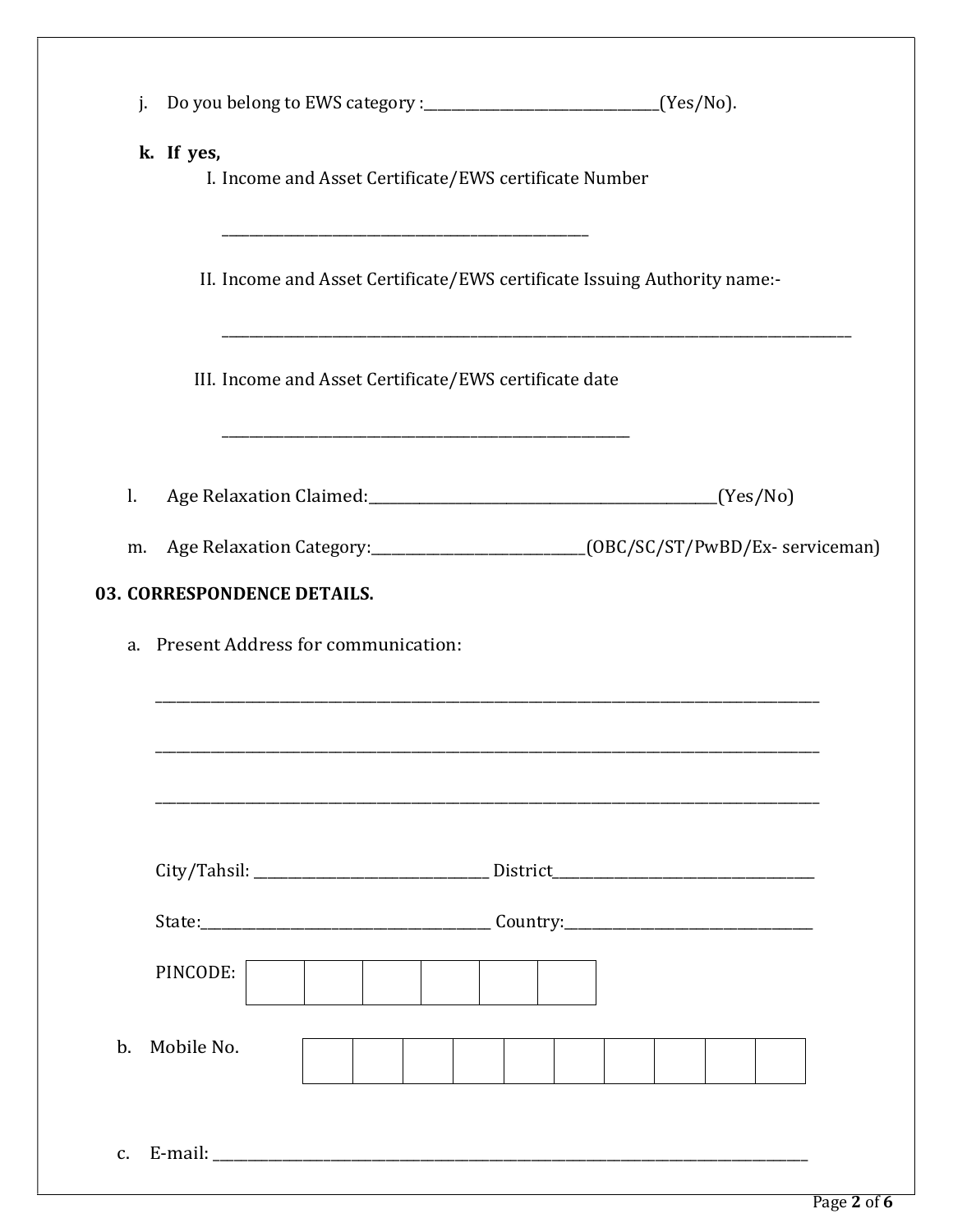## 04. [EDUCATIONAL QUALIFICATION DETAILS.](https://t.me/Online_forms)

| Sr.<br>No. | Qualification<br><b>Type</b> | Name of<br>Qualification | Subject / Stream<br>/ Branch | <b>Board / University</b> | Percentage /<br><b>CGPA</b> (For Grade<br>add respective<br>percentage<br>value) |
|------------|------------------------------|--------------------------|------------------------------|---------------------------|----------------------------------------------------------------------------------|
| 01         | SSC                          |                          |                              |                           |                                                                                  |
| $02\,$     | <b>HSC</b>                   |                          |                              |                           |                                                                                  |
| 03         | Graduation                   |                          |                              |                           |                                                                                  |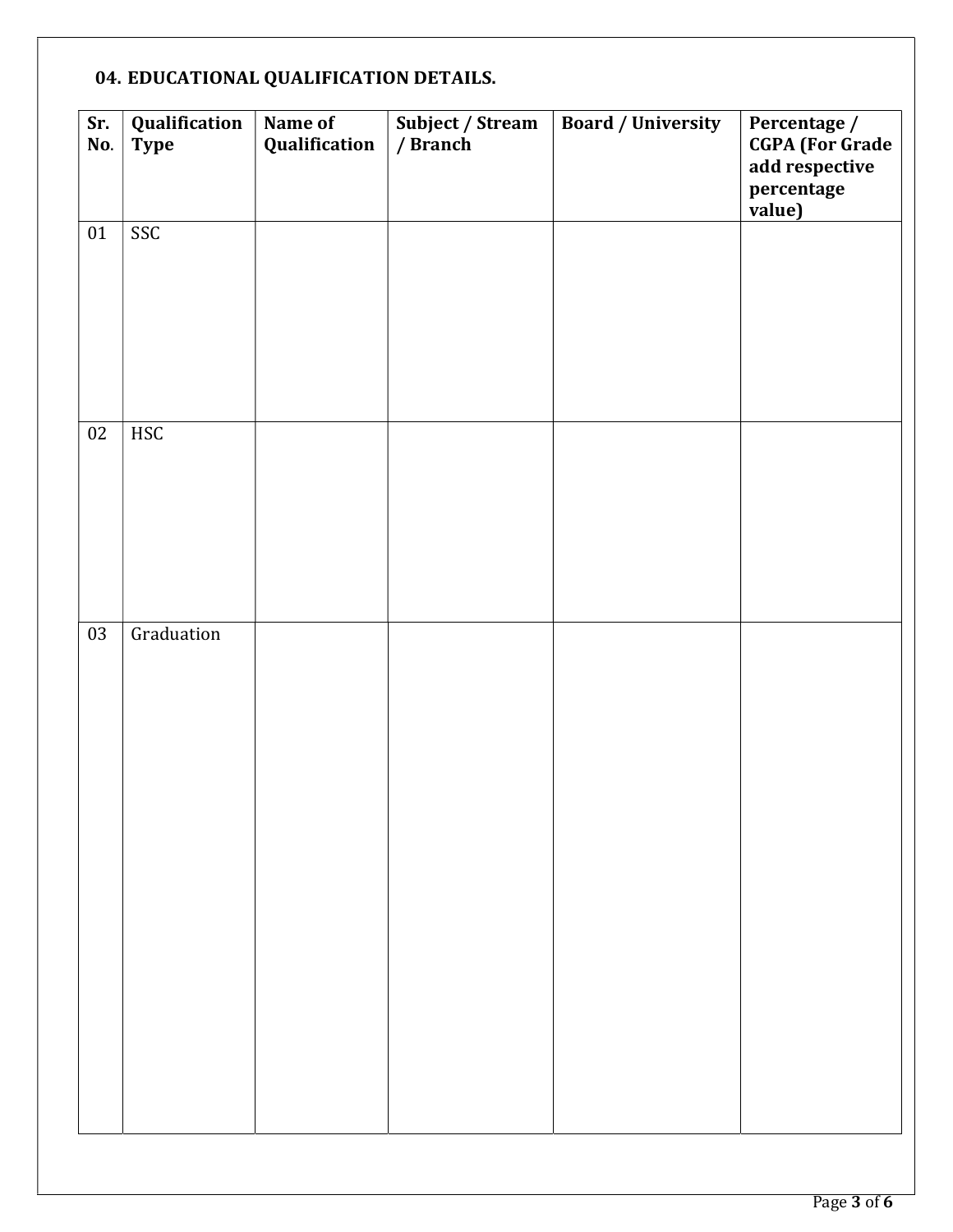## 05. OTHER DETAILS

| SR.<br>NO.   | <b>DETAILS</b>                                                                                                                                                     | <b>OPTIONS</b> | <b>FILLED BY</b><br><b>CANDIDATE</b><br><b>WITH YES OR</b><br>N <sub>O</sub> |
|--------------|--------------------------------------------------------------------------------------------------------------------------------------------------------------------|----------------|------------------------------------------------------------------------------|
| $\mathbf{A}$ | Whether any prosecution is pending in any Court of Law<br>against you?                                                                                             | YES/NO         |                                                                              |
| B            | Whether any disciplinary action has been initiated by<br>Government/Semi-Government Organisations against you?                                                     | YES/NO         |                                                                              |
| $\mathbf C$  | Whether disciplinary or any other similar action is<br>initiated by Bar Council or Medical Council or Association<br>or other Professional/Vocational Institution? | YES/NO         |                                                                              |
| D            | Was any Court Case filed against you?                                                                                                                              | YES/NO         |                                                                              |
| E            | Whether debarred or Black Listed for Examination /<br>Selection held by SSC Board/University / MPSC / Other<br>P.S.C/UPSC or any other Organisations?              | YES/NO         |                                                                              |

## 06.ATTACHED DOCUMENT DETAILS.

| SR.<br>NO.       | <b>DETAILS OF CERTIFICATES</b>                                                    | <b>ATTACHED BY APPLICANT - PLEASE WRITE WHICH</b><br><b>CERTIFICATE OR CERTIFICATE NUMBER ATTACHED</b><br><b>AGAINST REQUIRED DOCUMENT.</b><br>(WRITE NA IF NOT APPLICABLE) |
|------------------|-----------------------------------------------------------------------------------|-----------------------------------------------------------------------------------------------------------------------------------------------------------------------------|
| $\mathbf{1}$     | Certificate of date of birth.                                                     |                                                                                                                                                                             |
| $\mathbf{2}$     | Income and Asset<br>Certificate/EWS certificate.                                  |                                                                                                                                                                             |
| 3                | Certificate<br>regarding<br>Ex<br>$\overline{\phantom{0}}$<br>serviceman or PwBD. |                                                                                                                                                                             |
| 3                | <b>SSC</b>                                                                        |                                                                                                                                                                             |
| $\boldsymbol{4}$ | <b>HSC</b>                                                                        |                                                                                                                                                                             |
| 5                | Certificates of Graduation                                                        |                                                                                                                                                                             |
| 6                | Two self Addressed Envelope.                                                      | (Yes/No)                                                                                                                                                                    |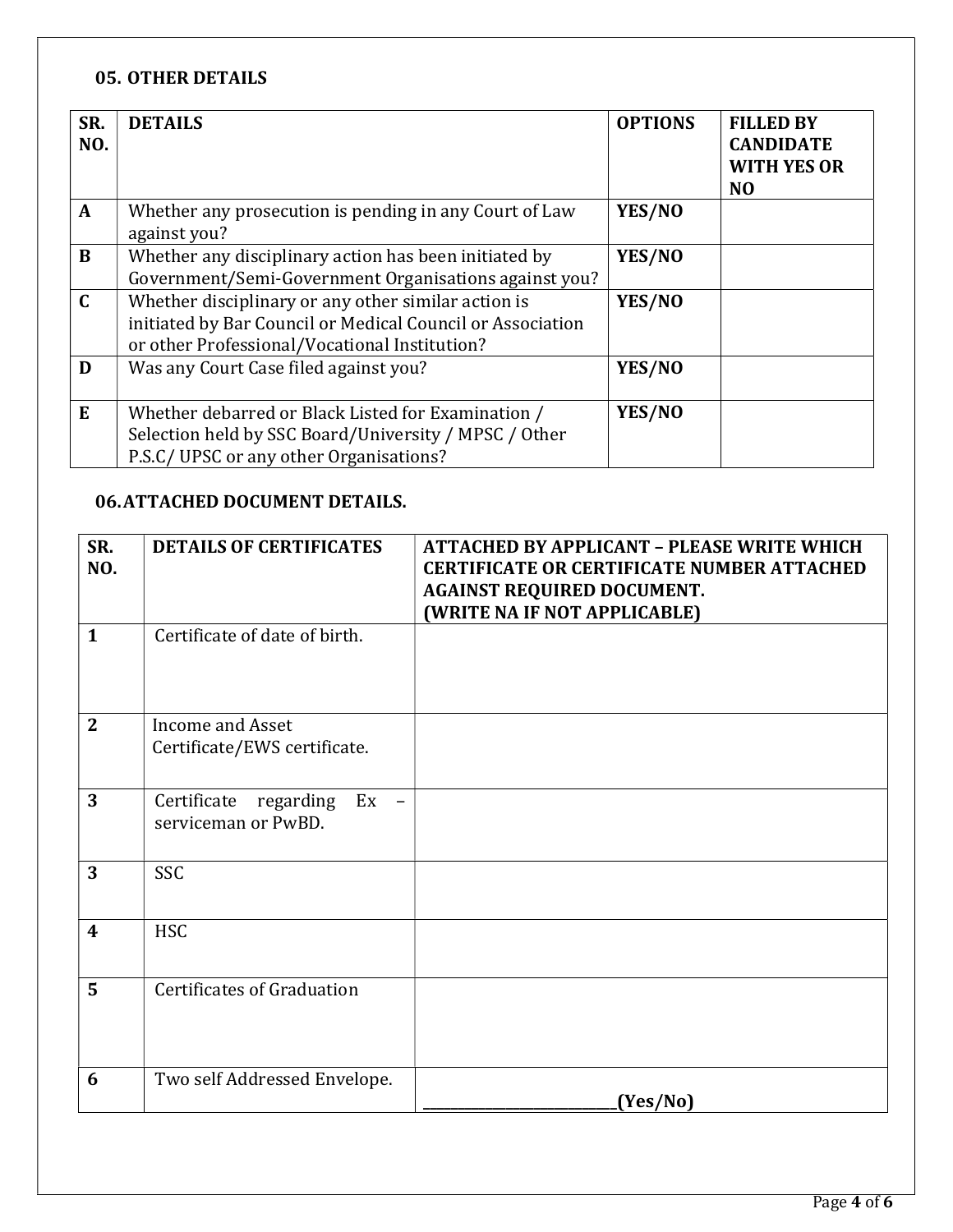| $\overline{7}$ | Two latest coloured passport<br>size Photographs. |                                      |
|----------------|---------------------------------------------------|--------------------------------------|
|                |                                                   | (Yes/No)                             |
| 8.             | Identity card.                                    |                                      |
|                | (Passport / Aadhaar card/                         |                                      |
|                | Driving License/ Election<br>Commission ID Card/  |                                      |
|                | <b>CGHS/ECHS Card/Income</b>                      |                                      |
|                | Tax PAN Card/any other                            |                                      |
|                | Govt. ID card).                                   |                                      |
| 9              | Application fee:-                                 |                                      |
|                | "Rs. 200 Demand Draft in favor                    |                                      |
|                | of Chief Executive Officer                        | Demand draft No <b>Exercise 2018</b> |
|                | Kamptee Cantonment Payable                        |                                      |
|                | at Kamptee" Details.                              |                                      |
|                |                                                   |                                      |
|                |                                                   |                                      |
|                |                                                   |                                      |
|                |                                                   |                                      |

(Candidate is requested to attach self attested photo copy of above document along with application form before submission at office.)

## 07. DECLARATION

a. I \_\_\_\_\_\_\_\_\_\_\_\_\_\_\_\_\_\_\_\_\_\_\_\_\_\_\_\_\_\_\_\_\_\_\_\_\_\_\_\_\_\_\_\_\_\_\_\_\_\_\_\_\_\_\_\_\_\_\_\_\_\_\_\_\_\_\_\_\_\_\_\_\_\_\_\_\_\_\_\_\_\_\_\_\_\_\_\_\_\_\_\_\_\_

hereby declare that I have read the advertisement/ notification for the post(s) and read the information about the post(s) carefully. I accept it. I have assured for myself that I fulfill all the terms and conditions mentioned in the advertisement/ notification. All the information, provided in this application is true and correct to the best of my knowledge. I am aware that I will be liable for appropriate action (including loss of the job) if the information provided is found to be incorrect.

- b. [I hereby declare that all statements made in this application are true, complete and](https://t.me/Online_forms)  correct to the best of my knowledge and belief. In the event of any information being found false or incorrect, or ineligibility being detected before or after the examination, action can be taken against me by the Cantonment Board Kamptee as per the provision given in the notification.
- c. I have read the provisions in the notification by the Cantonment Board Kamptee carefully and hereby undertake to abide by them. I further declare that I fulfil all the conditions of eligibility regarding age limits, educational qualifications etc. prescribed for admission to the examination.
- d. I have informed my Head of Office/Department in writing that I am applying for this